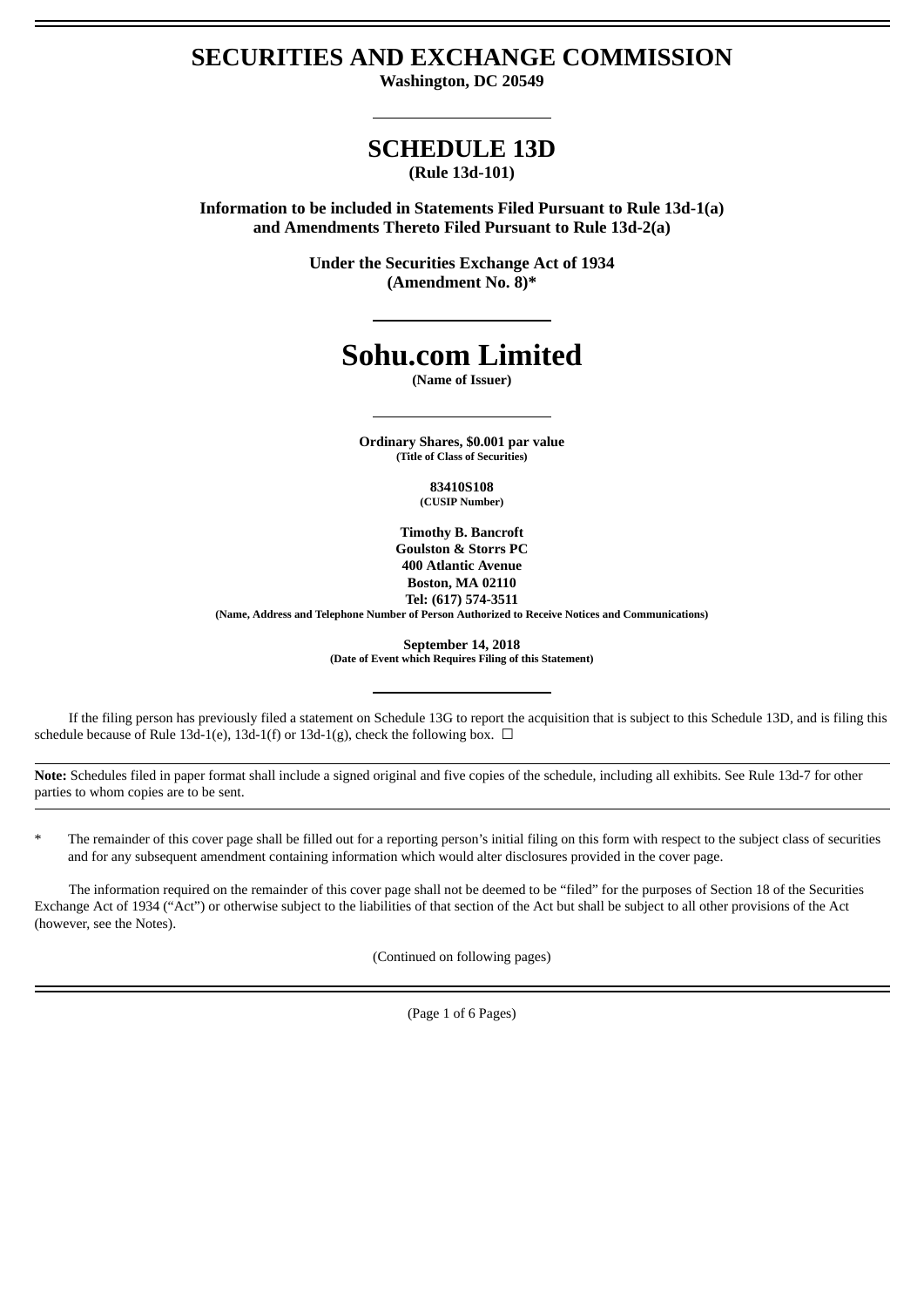CUSIP NO. **83410S108** 13D PAGE 2 OF 6 PAGES

| 1.                                                                                 | NAME OF REPORTING PERSON                                                                               |     |                                 |
|------------------------------------------------------------------------------------|--------------------------------------------------------------------------------------------------------|-----|---------------------------------|
|                                                                                    | <b>Charles Zhang</b>                                                                                   |     |                                 |
| 2.                                                                                 | CHECK THE APPROPRIATE BOX IF A MEMBER OF A GROUP (See Instructions)<br>(a) $\Box$<br>$(b)$ $\boxtimes$ |     |                                 |
|                                                                                    |                                                                                                        |     |                                 |
| 3.                                                                                 | <b>SEC USE ONLY</b>                                                                                    |     |                                 |
| 4.                                                                                 | <b>SOURCE OF FUNDS (See Instructions)</b>                                                              |     |                                 |
|                                                                                    | N/A                                                                                                    |     |                                 |
| 5.                                                                                 | CHECK IF DISCLOSURE OF LEGAL PROCEEDINGS IS REQUIRED PURSUANT TO ITEMS 2(d) OR 2(e) □                  |     |                                 |
| 6.                                                                                 | CITIZENSHIP OR PLACE OF ORGANIZATION                                                                   |     |                                 |
|                                                                                    | People's Republic of China                                                                             |     |                                 |
|                                                                                    |                                                                                                        | 7.  | <b>SOLE VOTING POWER</b>        |
| <b>NUMBER OF</b>                                                                   |                                                                                                        |     | 268,700 Ordinary Shares         |
| <b>SHARES</b><br><b>BENEFICIALLY</b>                                               |                                                                                                        | 8.  | <b>SHARED VOTING POWER</b>      |
| <b>OWNED BY</b><br><b>EACH</b><br><b>REPORTING</b><br><b>PERSON</b><br><b>WITH</b> |                                                                                                        |     | 8,798,279 Ordinary Shares       |
|                                                                                    |                                                                                                        | 9.  | <b>SOLE DISPOSITIVE POWER</b>   |
|                                                                                    |                                                                                                        |     | 268,700 Ordinary Shares         |
|                                                                                    |                                                                                                        | 10. | <b>SHARED DISPOSITIVE POWER</b> |
|                                                                                    |                                                                                                        |     | 8,798,279 Ordinary Shares       |
| 11.                                                                                | AGGREGATE AMOUNT BENEFICIALLY OWNED BY EACH REPORTING PERSON                                           |     |                                 |
|                                                                                    | 9,066,979 Ordinary Shares                                                                              |     |                                 |
| 12.                                                                                | CHECK IF THE AGGREGATE AMOUNT IN ROW (11) EXCLUDES CERTAIN SHARES (See Instructions) $\Box$            |     |                                 |
| 13.                                                                                | PERCENT OF CLASS REPRESENTED BY AMOUNT IN ROW (11)                                                     |     |                                 |
|                                                                                    | 23.2%                                                                                                  |     |                                 |
| 14.                                                                                | TYPE OF REPORTING PERSON (See Instructions)                                                            |     |                                 |
|                                                                                    |                                                                                                        |     |                                 |
|                                                                                    | IN                                                                                                     |     |                                 |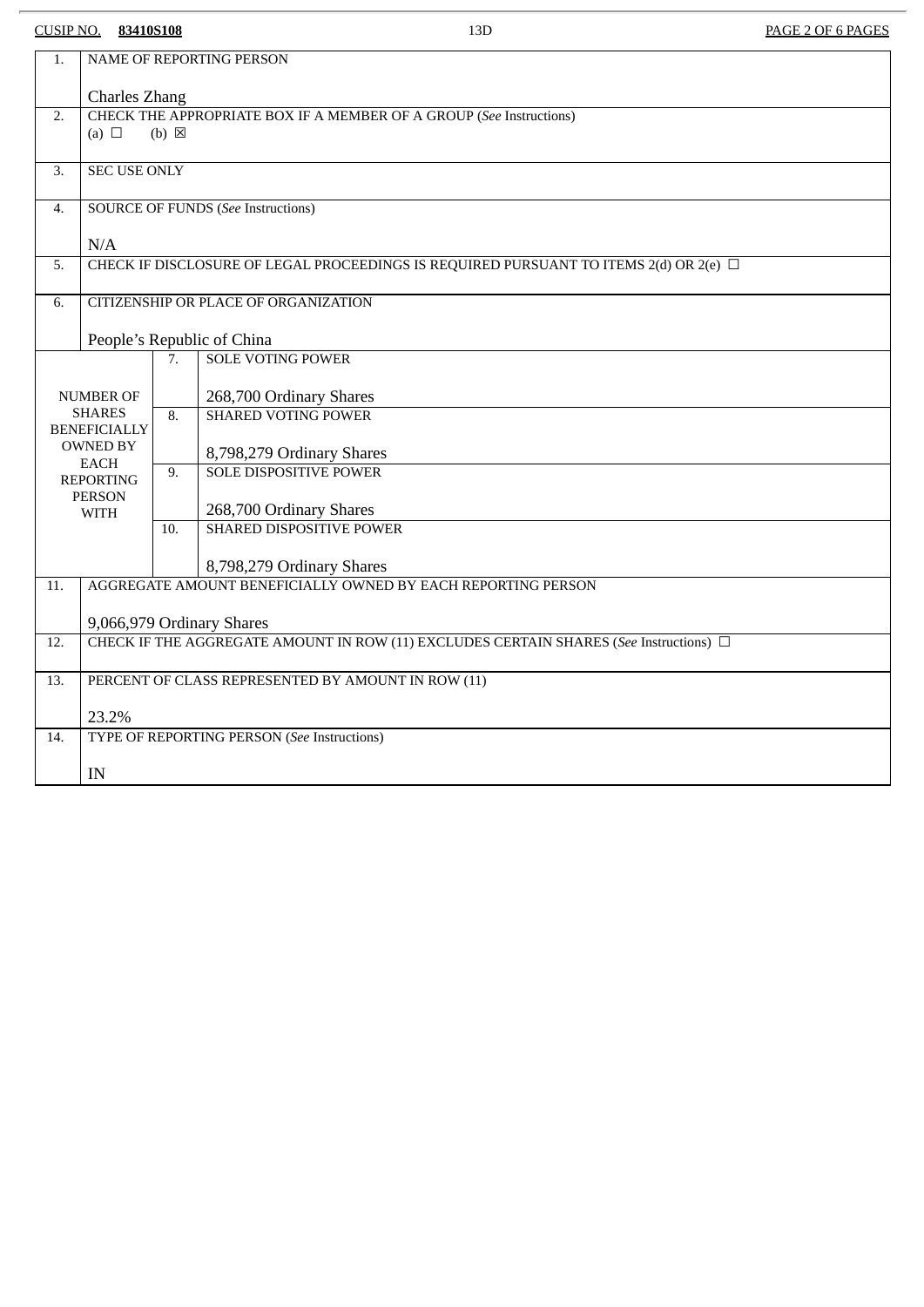#### **Amendment No. 8 to Schedule 13D**

This Amendment No. 8 (this "Amendment") amends the Schedule 13D filed by Dr. Charles Zhang ("Dr. Zhang") with the Securities and Exchange Commission (the "SEC") on June 16, 2004, as amended by Amendment No. 1 filed with the SEC on April 1, 2010 ("Amendment No. 1"), by Amendment No. 2 filed with the SEC on July 8, 2011 ("Amendment No. 2"), by Amendment No. 3 filed with the SEC on December 14, 2015 ("Amendment No. 3"), by Amendment No. 4 filed with the SEC on June 20, 2016 ("Amendment No. 4"), by Amendment No. 5 filed with the SEC on May 30, 2017 ("Amendment No. 5"), by Amendment No. 6 filed with the SEC on February 1, 2018 ("Amendment No. 6"), and by Amendment No. 7 filed with the SEC on June 8, 2018 ("Amendment No. 7"). The original Schedule 13D of Dr. Zhang, as amended by Amendment No. 1, Amendment No. 2, Amendment No. 3, Amendment No. 4, Amendment No. 5, Amendment No. 6, and Amendment No. 7, is hereinafter referred to as the "Initial Statement."

#### Item 3. Source and Amount of Funds or Other Consideration.

Item 3 of the Initial Statement is supplemented as follows:

Dr. Zhang is one of the Directors of Photon Group Limited, a British Virgin Islands corporation ("Photon"), and may be deemed to beneficially own an aggregate of 8,798,279 ordinary shares, par value \$0.001 per share ("Ordinary Shares"), of Sohu.com Limited, a Cayman Islands company (the "Issuer"), beneficially owned by Photon. Dr. Zhang shares with the other Directors of Photon the power to vote and dispose of or direct the disposition of such Ordinary Shares. Dr. Zhang disclaims beneficial ownership of such Ordinary Shares except to the extent of his pecuniary interest in such Ordinary Shares. The 8,798,279 Ordinary Shares beneficially owned by Photon are represented by an equal number of American depositary shares ("ADSs") that are held by Photon.

The total number of Ordinary Shares beneficially owned by Photon includes 25,000 ADSs that were issued to Photon in exchange for 25,000 shares of the common stock of Sohu.com Inc., of which the Issuer is the successor issuer, that were purchased by Photon on May 12, 2017 but were inadvertently reported in Amendment No. 5, and subsequent amendments, as acquired and held directly by Dr. Zhang. The total of 268,700 Ordinary Shares as to which it is reported above that Dr. Zhang has sole voting power and sole dispositive power reflects the transfer, as compared to Amendment No. 5 and such subsequent amendments, of the 25,000 Ordinary Shares represented by such ADSs from the categories of sole voting power and sole dispositive power to shared voting power and shared dispositive power.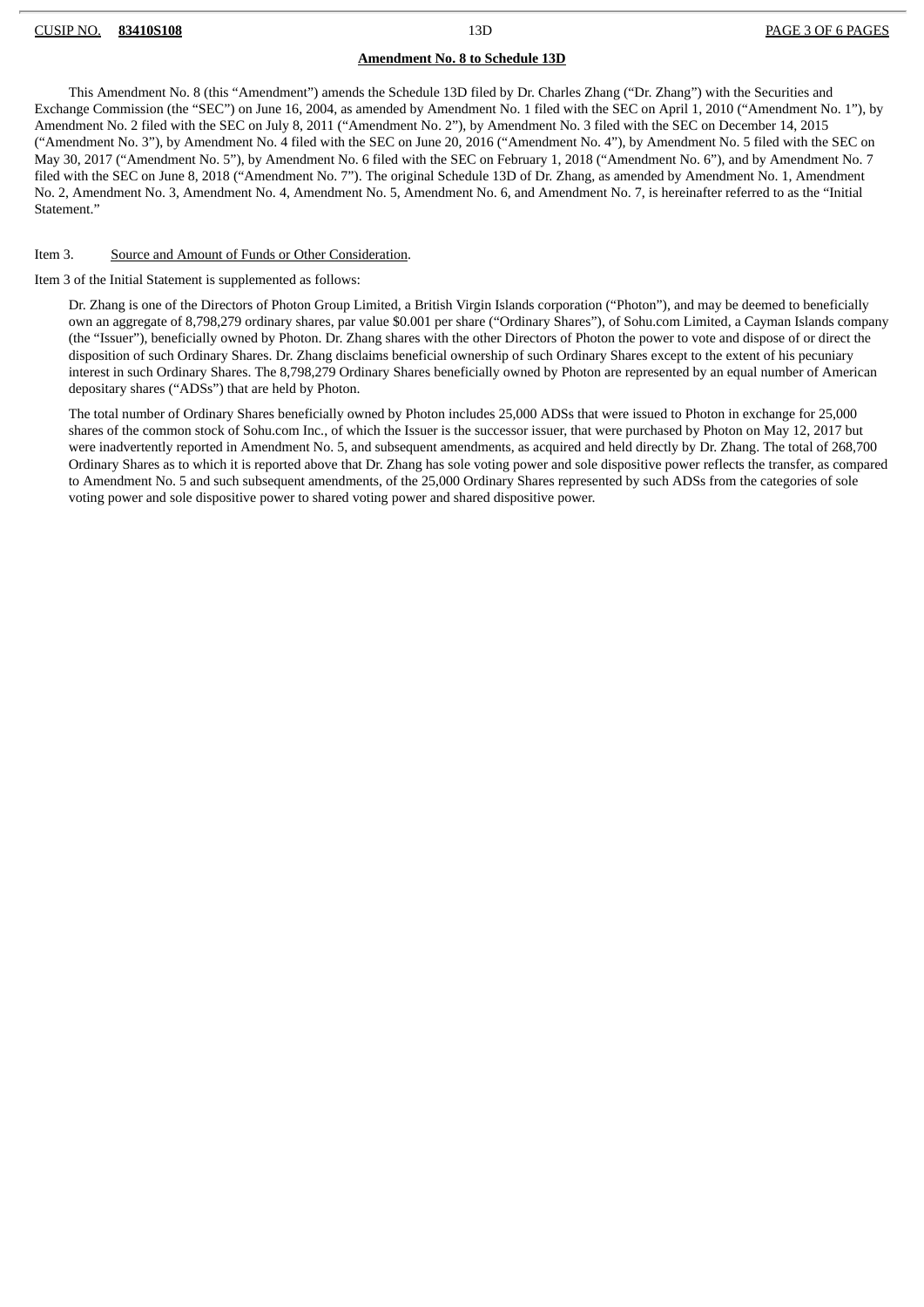#### CUSIP NO. **83410S108** 13D PAGE 4 OF 6 PAGES

The following are transactions by Photon in Ordinary Shares of the Issuer that have occurred since the filing of the Initial Statement:

- From June 12, 2018 to September 14, 2018, Photon purchased on the open market an aggregate of 637,583 ADSs, consisting of (i) 50,000 ADSs purchased on June 12, 2018 for a purchase price of \$39.55 per ADS; (ii) 50,000 ADSs purchased on June 13, 2018 for a purchase price of \$39.61 per ADS; (iii) 50,000 ADSs purchased on June 14, 2018 for a purchase price of \$40.68 per ADS; (iv) 42,739 ADSs purchased on June 15, 2018 for a purchase price of \$41.30 per ADS; (v) 54,447 ADSs purchased on September 4, 2018 for a purchase price of \$20.60 per ADS; (vi) 48,849 ADSs purchased on September 5, 2018 for a purchase price of \$20.15 per ADS; (vii) 47,734 ADSs purchased on September 6, 2018 for a purchase price of \$19.88 per ADS; (viii) 54,168 ADSs purchased on September 7, 2018 for a purchase price of \$20.38 per ADS; (ix) 50,000 ADSs purchased on September 10, 2018 for a purchase price of \$19.94 per ADS; (x) 48,951 ADSs purchased on September 11, 2018 for a purchase price of \$19.83 per ADS; (xi) 49,225 ADSs purchased on September 12, 2018 for a purchase price of \$20.58 per ADS; (xii) 44,521 ADSs purchased on September 13, 2018 for a purchase price of \$21.19 per ADS; and (xiii) 46,949 ADSs purchased on September 14, 2018 for a purchase price of \$21.19 per ADS (collectively, the "Purchases").
- Item 4. Purpose of the Transaction.

Item 4 of the Initial Statement is hereby supplemented as follows:

Photon made the Purchases for investment purposes.

#### Item 5. **Interest in Securities of the Issuer.**

Item 5 of the Initial Statement is hereby amended and restated to read in its entirety as follows:

(a) Amount Beneficially Owned:

As of the date of this Amendment, Dr. Zhang beneficially owns or may be deemed to beneficially own 9,066,979 Ordinary Shares1.

Percent of Class: 23.2%

1 Includes (i) 43,700 Ordinary Shares represented by ADSs held by Dr. Zhang; (ii) 225,000 Ordinary Shares issuable upon the exercise of share options held by Dr. Zhang that are vested or will vest within 60 days following the date of this Amendment; and (iii) 8,798,279 Ordinary Shares represented by ADSs held by Photon. Dr. Zhang disclaims beneficial ownership of the 8,798,279 Ordinary Shares represented by the ADSs held by Photon except to the extent of his pecuniary interest in such Ordinary Shares. Photon is a British Virgin Islands corporation with principal offices at P.O. Box 957, Offshore Incorporations Centre, Road Town, Tortola, British Virgin Islands. Photon is an investment holding company. During the five years prior to the date of this Amendment, neither Photon nor any of its directors, officers, shareholders, or control persons has been convicted in a criminal proceeding (excluding traffic violations or similar misdemeanors). Also, during the five years prior to the date hereof, neither Photon nor any of its directors, officers, shareholders, or control persons has been a party to a civil proceeding of a judicial or administrative body of competent jurisdiction which resulted in a judgment, decree or final order enjoining future violations of, or prohibiting or mandating activities subject to, federal or state securities laws or finding any violation with respect to such laws.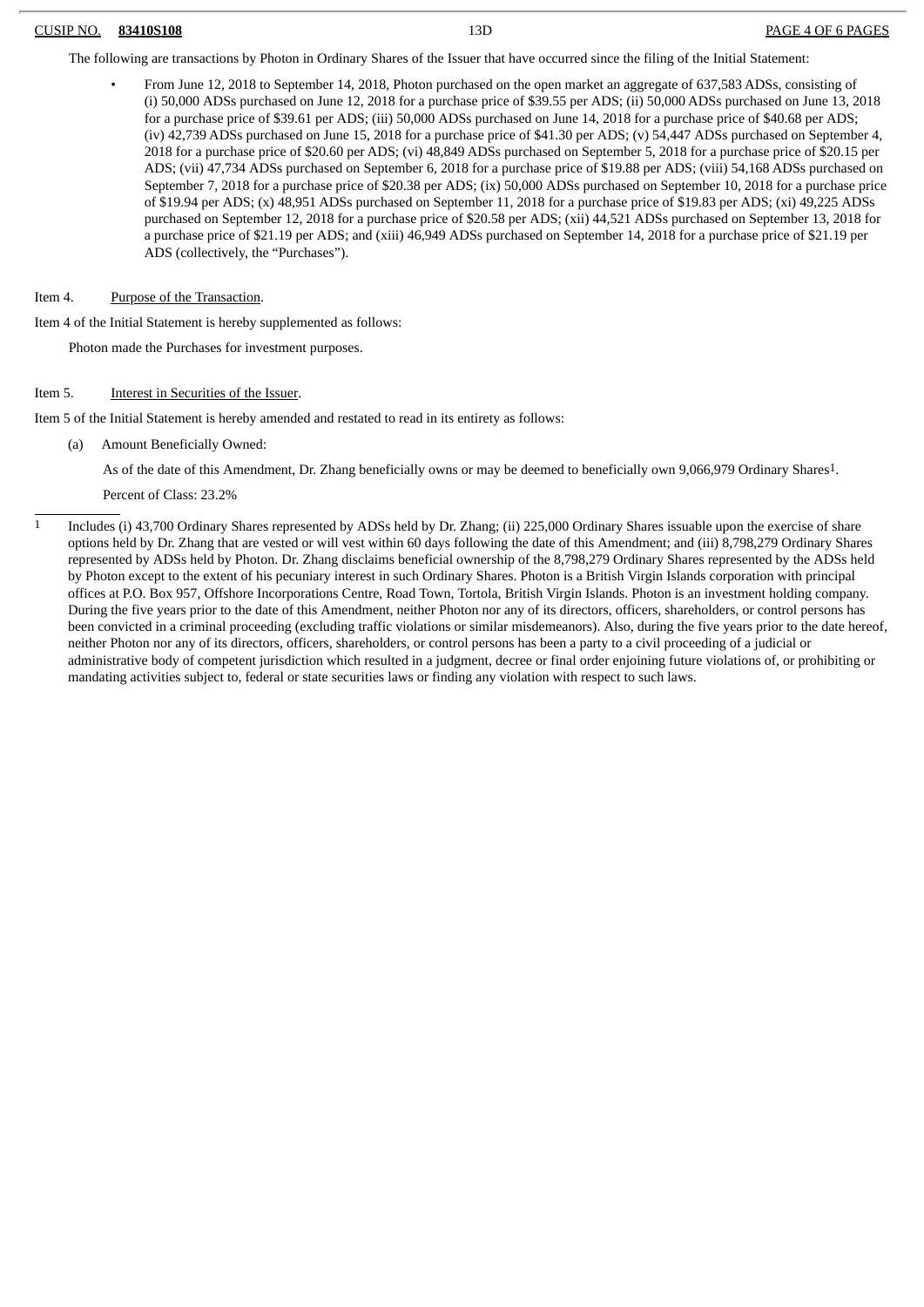#### CUSIP NO. **83410S108** 13D PAGE 5 OF 6 PAGES

The foregoing percentage is calculated based on 38,933,038 Ordinary Shares of the Issuer outstanding as of May 31, 2018 as reported in the Issuer's Form 6-K submitted to the SEC on May 31, 2018.

- (b) Number of shares as to which Dr. Zhang has:
	- (i) sole power to vote or to direct the vote: 268,700 Ordinary Shares.
	- (ii) shared power to vote or to direct the vote: 8,798,279 Ordinary Shares.
	- (iii) sole power to dispose or to direct the disposition of: 268,700 Ordinary Shares.
	- (iv) shared power to dispose or to direct the disposition of: 8,798,279 Ordinary Shares.
- (c) The following transactions have been effected during the past 60 days:

See Item 3.

- (d) Not applicable.
- (e) Not applicable.